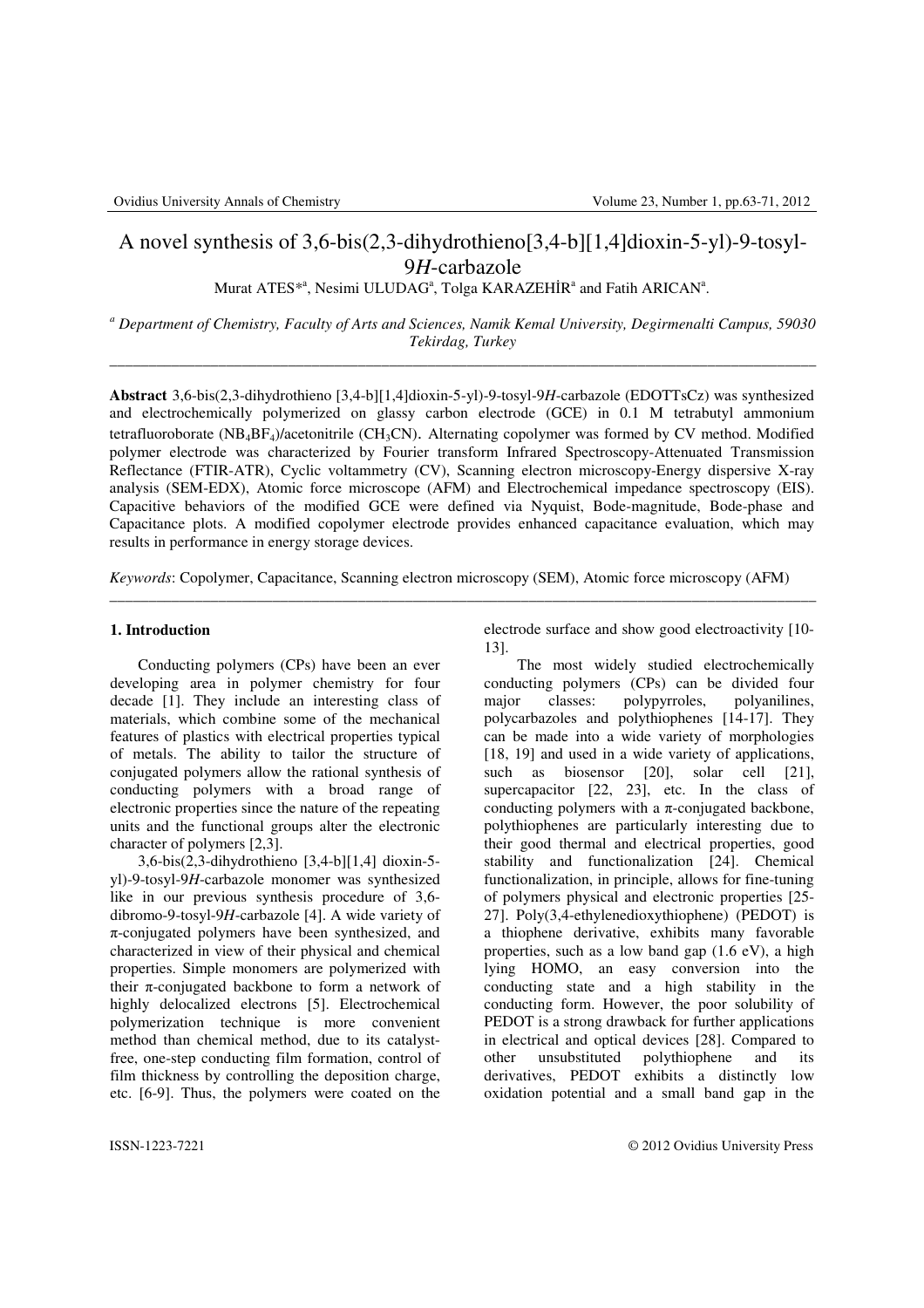oxidized state [29, 30]. Carbazole and its derivatives have been known for many years to exhibit excellent electro-active and photoactive properties due to their high hole-transporting mobility of the charge carriers [31-35], good environmental stability and photo-conductivities [36, 37].

Their electroluminescence is a result of the large enough band gap of the biphenyl unit. These properties are especially valuable for new polymeric materials, when these compounds are used as monomers in syntheses of polymer [38, 39].

 Many potential applications of conducting polymers become limited because of their general insolubility in common organic solvents, poor mechanical properties and their insufficient environmental stability. To improve these properties, an electrochemical method was used to prepare copolymers with other monomers [40]. Electrochemical synthesis of copolymers is a good strategy in new electrically active materials that combine the properties of the constituent homopolymers [41-43]. Moreover, more and more new derivatives of the common CPs, novel CPs, or their copolymers with good fluorescence property, high electrical conductivity, satisfied thermal stability, or other properties, have been developed in literature [44].

 Electrochemical impedance spectroscopy (EIS) allows the analysis of the properties of materials and systems by applying them alternate electric signals of different frequencies (voltage or current) and measuring the corresponding electric output signals (current or voltage) [45-52]. These signals can be applied in a broad frequency range, which makes it possible to cover a wide range of time constants. Moreover, EIS has been highlighted as a technique that is suitable to study the interfacial process [53, 54].

 As a result, EDOTTsCz was electropolymerized on GCE and CFME. Polymer characterization was done by CV, FTIR-ATR, SEM-EDX, AFM and EIS analysis.

## **2. Experimental**

#### *2.1. Materials*

All chemicals were used as received from Aldrich Chemical without further purification. Alumina polising suspension (Balkowski

International Corporation, 0.05 CB micron Gamma Type, CR85S), Carbon fiber microelectrode (SGL SIGRAFIL C 320 B) and Carbon cement (LEIT-C-Plast) were used in the electropolymerization experiments.

#### *2.2. Instrumentation*

 Cyclic voltammetry (CV) was performed using PARSTAT 2273 (software: powersuit and Faraday cage: BASI Cell Stand C3) in a three electrode configuration, which employing GCE (area: 0.07  $\text{cm}^2$ ) and CFME (area: 0.022 cm<sup>2</sup>) as the working electrode, platinum wire as the counter electrode and Ag/AgCl as the reference electrode.

 Modified electrodes were characterized by FTIR-ATR spectroscopy (Perkin Elmer, Spectrum One B, with an universal ATR attachment with a diamond and ZnSe crystal). Electrocoated copolymers were analyzed by Scanning electron microscopy (SEM) and Energy Dispersive X-ray analysis (EDX) using a Carl Zeiss Leo 1430 VP. Average values of the increase in thickness were obtained from SEM images taking into account the diameter of the uncoated CFME. The AFM images were obtained with Park System XE 100. In all AFM analysis, the non-contact mode was employed by using Al coated high resonance frequency silicon tips (265-400 kHz) with 4 µm thickness, 35 µm mean width, 125 µm length and 20-75 N/m force constant. High resolution images (1024x1024 pixels) and the raw data collected by the XEI image processing and analysis using left shadowing.

## *2.3. Electrochemical impedance spectroscopic measurements*

 The electrochemical impedance spectroscopic (EIS) measurements were taken in 0.1 M tetrabutyl ammonium tetrafluoroborate  $(NB_4BF_4)$  / acetonitrile (CH3CN). EIS measurements were performed in monomer free electrolyte solution with a perturbation amplitude 10 mV over a frequency range of 10 mHz to 100 kHz with PARSTAT 2273.

#### **3. Results and Discussions**

#### *3.1. Synthesis of EDOTTsCz monomer*

 2,3-dihydrothieno[3,4-b][1,4]dioxin substance (40.8 mmole) dissolves in 100 mL THF under nitrogen atmosphere and mixes by stirrer. Mixture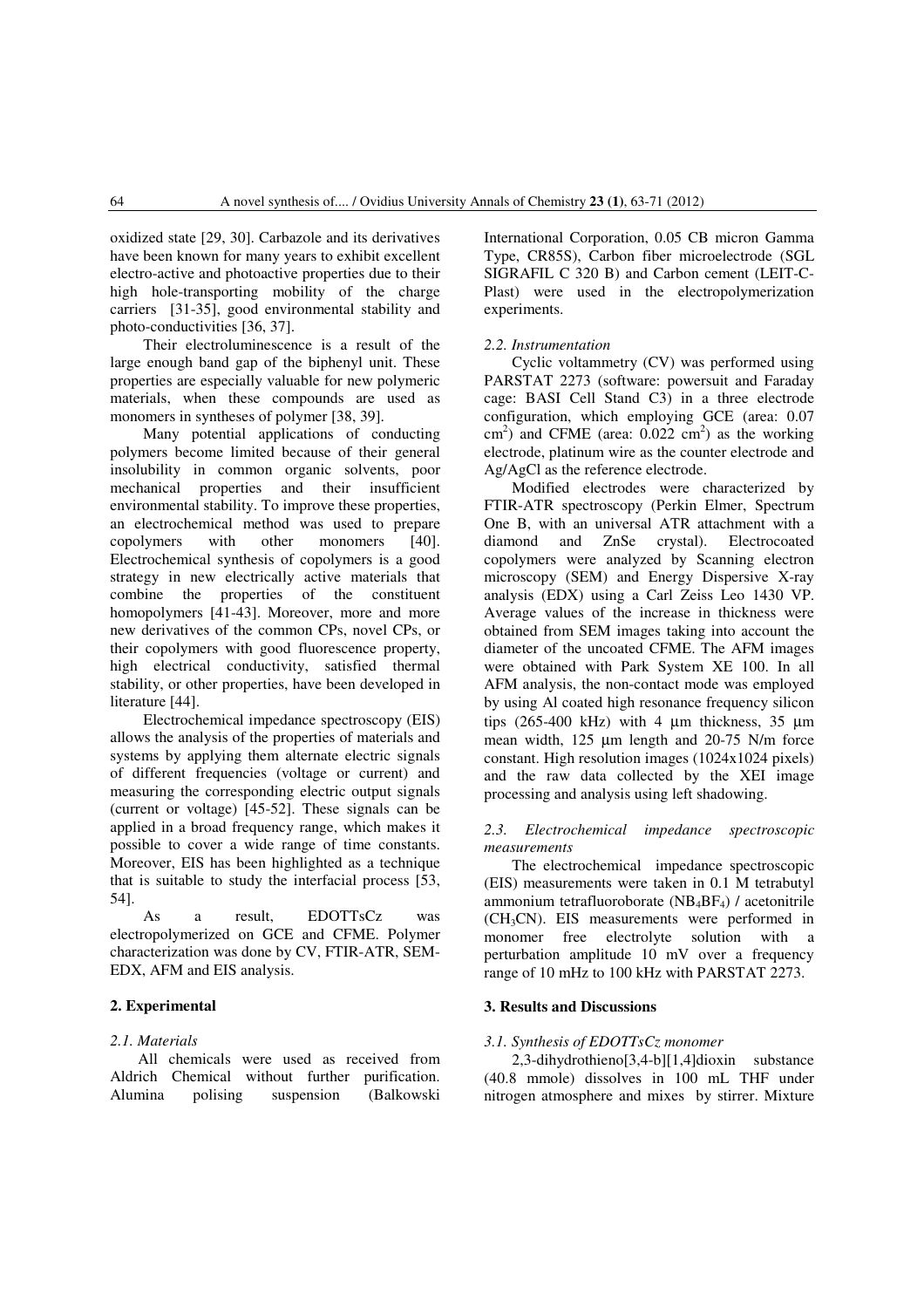condenses to  $-70$  °C with asetone-liquid nitrogen mixture. After mixing  $\sim$  30 minutes, n-butyl lithium (39 mmole) was added by injection method via syringe. After 1 h, mixture temperature adjusted to 0  $^{\circ}$ C, and MgBr<sub>2</sub>.Et<sub>2</sub>O substance (42 mmole) was added to the mixture. 1 h later, 3,6-dibromo-9-tosyl- $9H$ -carbazole (6.3 mmole) and NiCl<sub>2</sub> (0.92 mmole) dissolves in 30 ml THF and added to the mixture. Mixture was adjusted to the room temperature and mixes for 60 h at room temperature. Organic phase rinsed with 10 % NaOH and removes the organic phase from the mixture. Solvent removes from mixture by the help of rotary evaporator. Silica gel chromatography was evaluated with dichloromethane and crystallized with diethylether. The physical properties of substance are given as the following; Rf: 0.80 (n-hexan-dicholoromethane 1:1), melting point:  $187 \degree C$  (yield: 60 %).

FT-IR (KBr): 2960-2877 cm<sup>-1</sup> (C-H) aromatic), 1589 cm<sup>-1</sup> (C=C, aromatic), 1171 cm<sup>-1</sup>  $(S=O)$ .

<sup>1</sup>H-NMR (CDCl<sub>3</sub>): δ 8.34-8.31 (dd, 2H, aromatic CH), 7.9 (dd, 2H, aromatic CH), 7.7 (dd, 2H, aromatic CH), 7.5 (m, 2H, aromatic CH), 7.4- 7.3 (m, H, aromatic CH), 7.25 (s, H, aromatic CH), 7.1 (dd, 2H, aromatic CH), 3.5 (m, 2H, CH<sub>2</sub>), 3.3  $(m, 2H, CH<sub>2</sub>), 2.31$  (s, 3H, CH<sub>3</sub>).

<sup>13</sup>C-NMR (CDCl<sub>3</sub>): δ 144 (CH), 138 (CH), 134 (CH), 129 (CH), 128 (CH), 127 (CH), 126 (CH), 126.37 (CH), 126.11 (CH), 123 (CH), 119 (C), 115 (C), 77.34 (CH<sub>2</sub>), 77.22 (CH<sub>2</sub>), 77.02  $(CH_2)$ , 76.70  $(CH_2)$ , 58.82  $(CH)$ , 24  $(CH)$ , 21.40 (CH), 21.20 (CH), 19.72 (CH), 13.67 (CH<sub>3</sub>).

A novel synthesized monomer structure was given in **Fig.1**. EDOTTsCz was electropolymerized on CFME in  $0.1$  M NaClO<sub>4</sub> / CH3CN by CV method. Polymerization was done at a scan rate of  $100 \text{ mVs}^{-1}$ , potential range: 0.5-1.6 V (**Fig. 2**). By increasing the initial monomer concentration ( $[EDOTTsCz]_0$ ) from 1 mM ( $Q_a=$ 0.447 mC) to 10 mM ( $O_d$ = 15.3 mC), total charges increases by electrogrowth process. New substrate surface occurs by electrogrowth process of every cycle on the surface. Thickness of electrode, chain length of copolymer and also current density increase by addition of monomer during electrogrowth process.



**Fig. 1.** 3 dimensional structure of 3,6-bis(2,3 dihydrothieno[3,4-b][1,4]dioxin-5-yl)-9-tosyl-9*H* carbazole.



dihydrothieno[3,4-b][1,4]dioxin-5-yl)-9-tosyl-9*H*carbazole on CFME, **a**)  $[EDOTTsCz]_0=1$  mM  $(Q_a=$ 0.447 mC); **b**)  $[EDOTTsCz]_0 = 3$  mM  $(Q_b = 2.42$  mC); **c**)  $[EDOTTsCz]_0 = 5$  mM  $(Q_c = 9.064$  mC); **d**)  $[EDOTTSCz]_0=10$  mM  $(Q_d= 15.3$  mC),  $8<sup>th</sup>$  cycle, Scan rate: 100 mV  $s^{-1}$ , 0.1 M NaClO<sub>4</sub> / CH<sub>3</sub>CN, Potantial range: 0.5 - 1.6 V.

 Oxidation peak potentials of poly(EDOTTsCz) were obtained as 1.17 V, for  $[EDOTTsCz]_0 = 1$  mM and  $[EDOTTSCz]_{0} = 3$  mM. By increasing of the initial monomer concentration from 5 mM to 10 mM, the oxidation peak potentials increase from 1.21V to 1.22 V. This is expected due to formation of more bulky structure.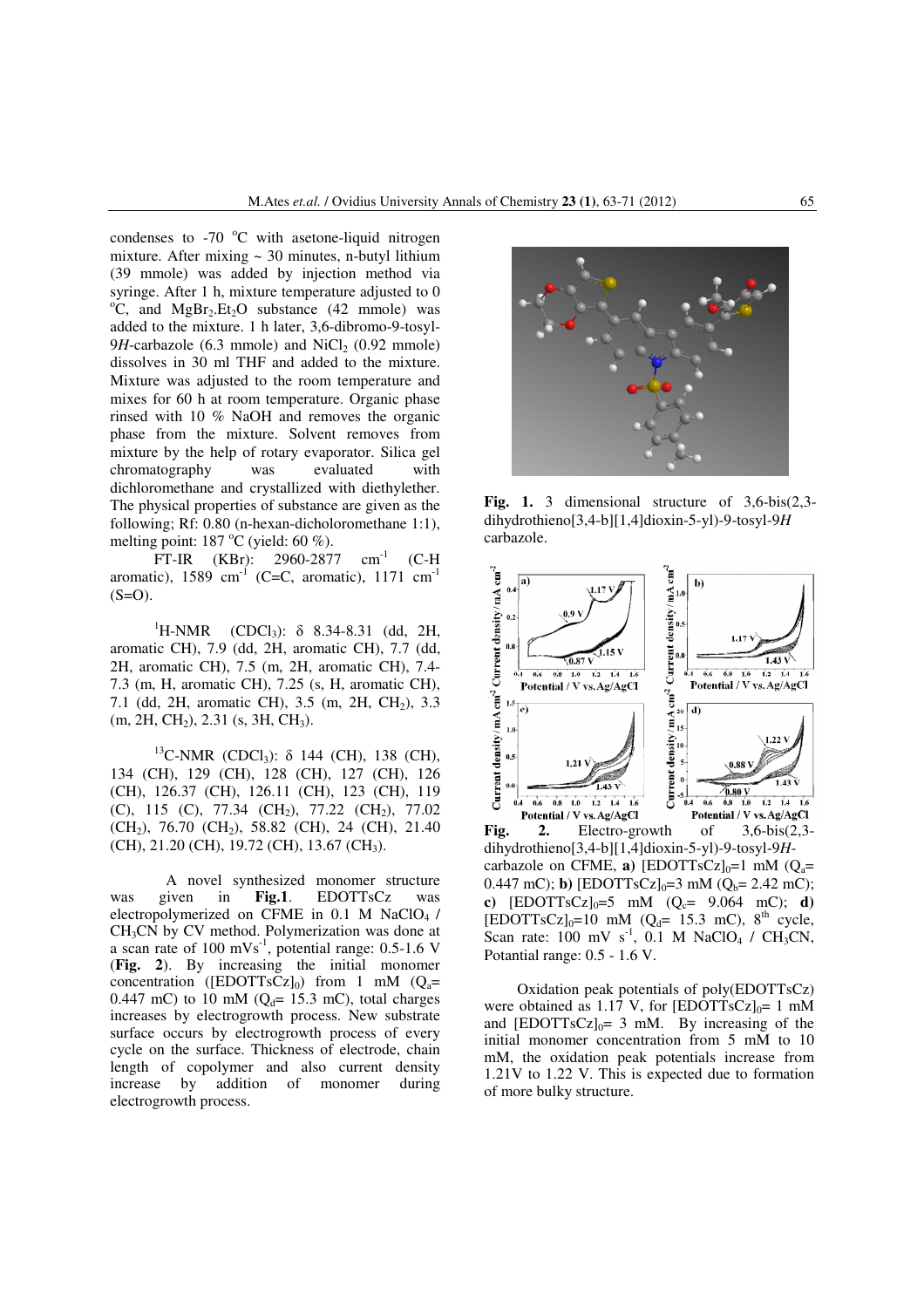*3.1. Electropolymerization of EDOTTsCz on GCE in NBu4BF4 / CH3CN* 



**Fig. 3.** Electrogrowth of 3,6-bis(2,3 dihydrothieno[3, 4-b][1,4]dioxin-5-yl)-9-tosyl-9*H*carbazole on GCE, **a**) [EDOTTsCz] $_0$ = 1 mM ( $Q_a$ = 1.217 mC); **b**)  $[EDOTTsCz]_0 = 3$  mM  $(O_b = 2.127)$ mC); **c**)  $[EDOTTsCz]_0 = 5$  mM  $(O_c = 2.931$  mC); **d**)  $[EDOTTSCz]_{0} = 10$  mM  $(Q_{d} = 4.054$  mC), 8 cycle was taken for electrogrowth process. Scan rate: 100  $mV s^{-1}$ , 0.1 M NB<sub>4</sub>BF<sub>4</sub> / CH<sub>3</sub>CN, Potential range: 0.0 - 1.8 V.

Peak potentials were obtained as  $\sim 0.83$  V and ~1.37 V, respectively. There is no higher shift by addition of monomer concentration. However, current density increases higher amount from 0.1 mA  $cm<sup>-2</sup>$  to 1.5 mA  $cm<sup>-2</sup>$  by addition of  $[EDOTTsCz]_0 = 1$  mM to  $[EDOTTsCz]_0 = 10$  mM (**Fig.3**). In literature, poly(3,6-bis-(2-(3,4 ethylenedioxy) thienyl)-*N*-dodecylcarbazole) obtained by anodic coupling of 3,6-bis(2-(3,4 ethylenedioxy)-thienyl)-*N*-dodecylcarbazole in acetonitrile and the investigation of its in situ conductivity and in situ ESR behavior [55]. The polythiophene oxidation of literature is given by concern of paramagnetic polarons and diamagnetic bipolarons [56, 57]. These species are polymeric analogs cation radicals and dications. It has been proposed that oxidation leads first to polarons, and as the extent of oxidation increases along one chain, these polarons combine to form biopolarons.

*3.2. Plot of anodic and cathodic peak current density vs. scan rate and square root of scan rate*  *dependence of Poly(EDOTTsCz) / GCE in monomer-free electrolyte* 

 When inspected the plot of Poly(EDOTTsCz) modified GCE anodic and cathodic peak current density vs. scan rate and square root of scan rate dependence in monomer free solution in 0.1  $NB_4BF_4/CH_3CN$ , regression coefficient (R) for  $[EDOTTSCz]_{0}$  = 1 and 10 mM, respectively. The electrochemical process where diffusion controlled process applies for  $[EDOTTsCz]_0 = 3$  and 5 mM, respectively. It might also be an indication of thin film formation (**Table 1**).

**Table 1.** According to initial monomer concentration, scan rate and square root of scan rate change with regression coefficient.

Current density  $(i_p / mA cm^{-2})$  can be calculated for reversible system from Randless-Sevčik equation:  $i_p = (2.69 \times 10^5) \times A \times D^{1/2} \times C_0 \times V^{1/2}$  (where v is the scan rate, A is electrode area, D is the diffusion

|                                            | <b>Regression Coefficient (R)</b>       |           |                     |                                         |
|--------------------------------------------|-----------------------------------------|-----------|---------------------|-----------------------------------------|
| <b>Initial</b><br>monomer<br>concentration | Scan<br>Rate-<br><b>Current density</b> |           | Square root<br>scan | - of<br>rate-<br><b>Current density</b> |
|                                            | <b>Anodic</b>                           | Cathodic  | <b>Anodic</b>       | Cathodic                                |
|                                            | 0.9879                                  | $-0.9816$ | 0.9976              | $-0.9988$                               |
| 3                                          | 0.9963                                  | $-0.9905$ | 0.9929              | $-0.9427$                               |
| 5                                          | 0.9982                                  | $-0.9961$ | 0.9892              | $-0.9607$                               |
| 10                                         | 0.9857                                  | $-0.9790$ | 0.9982              | $-0.9951$                               |

coefficient of electro-active species in the solution). If peak current is proportional to ν where thin film formation [58, 59]. If the peak current is proportional to  $v^{1/2}$  in the range of scan rate, where diffusion control applies [60]. Diffusion coefficient (D) was obtained as  $1.35 \times 10^{-15}$  for [EDOTTsCz]<sub>0</sub>= 1 mM, D=  $6.14x10^{-16}$  for [EDOTTsCz]<sub>0</sub>= 3 mM, D=  $4.97x10^{-16}$  for  $[EDOTTsCz]_0 = 5$  mM and D=  $1.14x10^{-17}$  for [EDOTTsCz]<sub>0</sub>= 10 mM (**Fig.4**).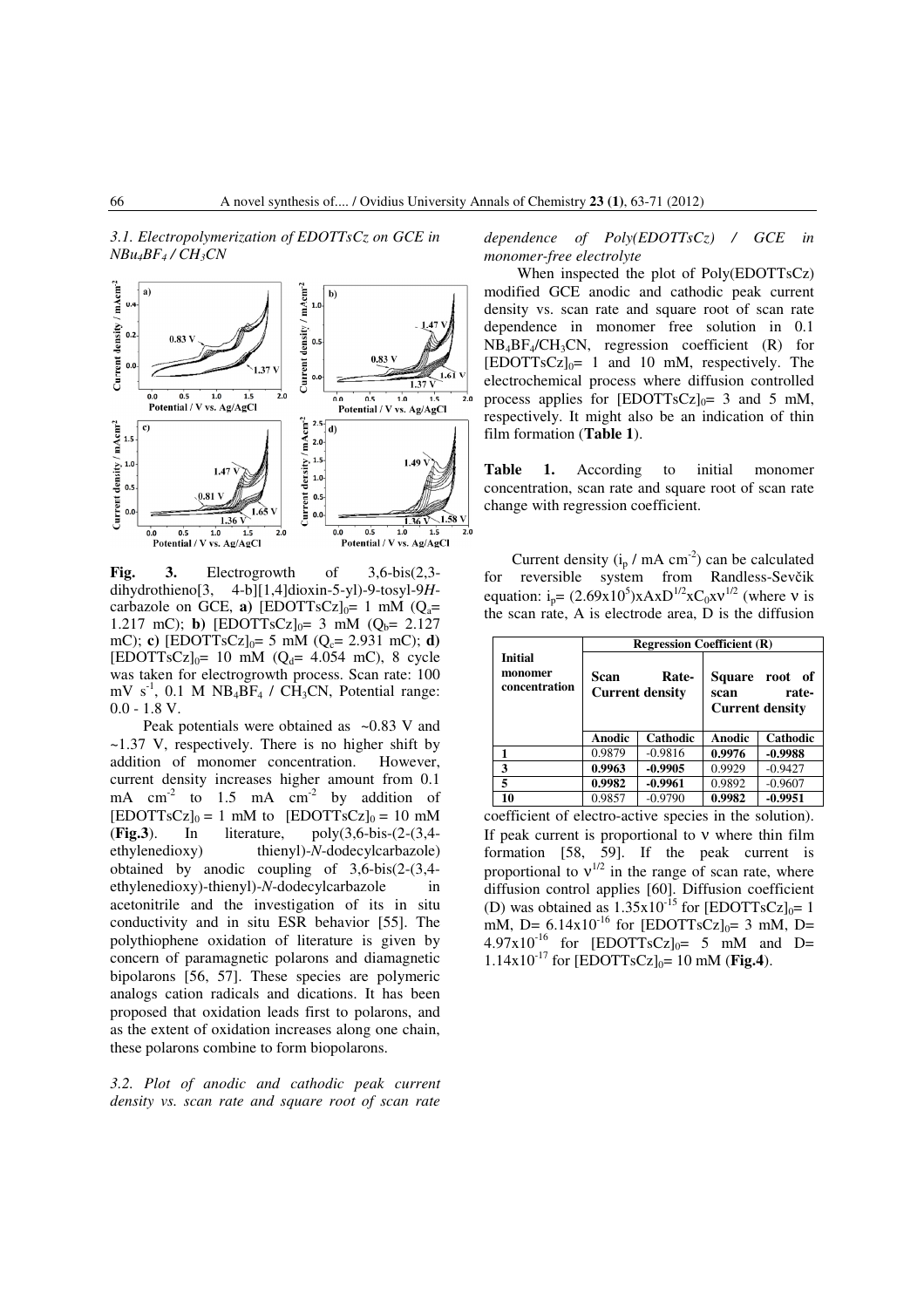

**Fig. 4** Plot of anodic and cathodic peak current density vs. scan rate and square root of scan rate dependence of Poly(EDOTTsCz) / GCE in monomer free solution in 0.1  $NB_4BF_4 / CH_3N$ , potential range: 0.5 V-1.6V scan rate: 25,50, 100, 250, 500, 1000  $\text{mVs}^{-1}$  **a**) [EDOTTsCz]<sub>0</sub> = 1 mM, **b**) [EDOTTsCz]<sub>0</sub> = 3 mM **c**)  $[EDOTTsCz]_0 = 5$  mM, **d**)  $[EDOTTsCz]_0 =$ 10 mM.

#### *Electrochemical impedance spectroscopic results of*   $Poly(EDOTTsCz) / GCE$  in  $NaClO<sub>4</sub> / CH<sub>3</sub>CN$

When inspected, Nyquist plot of Poly(EDOTTsCz)/GCE, low frequency capacitances  $(C_{LF})$  were obtained as:  $C_{LF}$ = 2.1 mF cm<sup>-2</sup> for  $[EDOTTsCz]_0= 1$  mM,  $C_{LF} = 2.55$  mF cm<sup>-2</sup> for  $[EDOTTSCz]_{0}$ = 3 mM,  $C_{LF}$ = 2.62 mF cm<sup>-2</sup> for  $[EDOTTsCz]_0=5$  mM and  $C_{LF} = 2.41$  mF cm<sup>-2</sup> for  $[EDOTTsCz]_0=10$  mM as given **Fig. 5.** The highest capacitance value,  $C_{LF}$ = 2.62 mF cm<sup>-2</sup> was obtained for  $[EDOTTsCz]_0 = 5$  mM.

Electrochemical impedance spectroscopy can be used to identify subtle changes on surface of polymer modified electrode [61]. Ac impedance spectroscopy is given as a result of specific power potential of electrochemical capacitor and combination of resistance [62].



**Fig. 5.** Nyquist plot for Poly(EDOTTsCz) electrocoated on GCE,  $[EDOTTsCz]_0 = 1, 3, 5$  and 10 mM in 0.1 M NaClO<sub>4</sub> / CH<sub>3</sub>CN.

One important point in electrochemical impedance spectroscopy is the process of moving into electrode constitution with the resistances [63].

In our previous study, we have studied 9-tosyl-9*H*-carbazole for [EDOTTsCz] $<sub>0</sub>= 1, 3, 5$  and 10 mM</sub> in 0.1 M NaClO<sub>4</sub> / CH<sub>3</sub>CN. As a result of equivalent circuit models of  $R(CR)(QR)(CR)$ , the highest  $C_{LF}$ value was obtained at the frequency of 0.01 Hz in initial monomer concentration of 10 mM as 50 mF  $cm^{-2}$  [64].

A value of double layer capacitance  $(C_{d})$  can be calculated from a Bode-magnitude plot, by extrapolating the linear section to value  $\omega$  (log  $\omega=$ 0), the relationship IZI=  $1/C<sub>dl</sub>$ , as shown in **Fig. 6**.



**Fig. 6.** Bode-magnitude plot of Poly(EDOTTsCz) electrocoated on GCE,  $[EDOTTsCz]_0 = 1, 3, 5$  and 10 mM in 0.1 M NaClO<sub>4</sub> / CH<sub>3</sub>CN.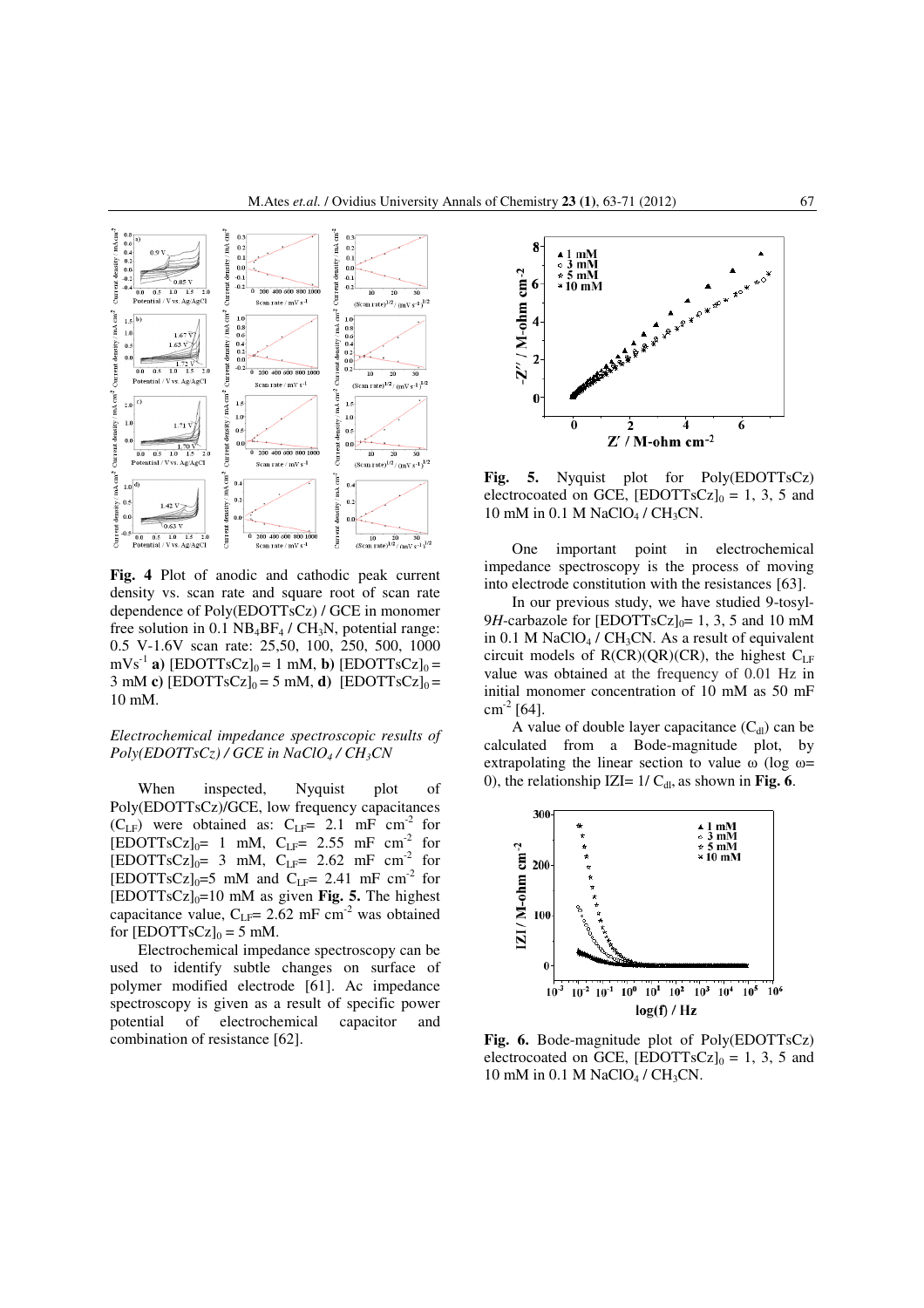$C<sub>dl</sub>$  was obtained from Bode-magnitude plot as ~1.66 mF cm<sup>-2</sup> for [EDOTTsCz]<sub>0</sub>= 1, 3, 5 and 10 mM (**Fig. 6**).

## *Comparison of FTIR-ATR spectrum of EDOTTsCz and Poly(EDOTTsCz)*

When examining FTIR-ATR spectrum of EDOTTsCz and polymer, some of peaks were shifted associated with polymer formation. For example, the peaks at 2960 and 2877 cm-1 correspond to C-H stretching,, at 1589 cm<sup>-1</sup> attributed to  $C=C$  stretching, and at 1171  $cm^{-1}$ belongs to S=O (**Fig. 7**).



**Fig. 7.** FTIR-ATR spectrum of EDOTTsCz.

In FTIR-ATR spectrum of poly(EDOTTsCz) correspond to peak at  $3585 \text{ cm}^{-1}$  for C-H stretching, at  $1624$  cm<sup>-1</sup> for C=C stretching, at  $1431$  cm<sup>-1</sup> for  $CH<sub>3</sub>$ , at 1369 cm<sup>-1</sup> for C-O stretching, at 1096 cm<sup>-1</sup> for dopant ion  $(CIO<sub>4</sub>)$  and at 755 cm<sup>-1</sup> for C-S stretching (**Fig. 8**).



**Fig. 8.** FTIR-ATR spectrum of Poly(EDOTTsCz)/CFME,  $[EDOTTsCz]_0 = 10$  mM,

chronoamperometric method, 300 s, constant potential of 1.6 V in 0.1 M NaClO<sub>4</sub> / CH<sub>3</sub>CN.

## *SEM-EDX Analysis*

 SEM image of Poly(EDOTTsCz) / CFME shows a homogeneous film **(Fig. 9).** EDX data was given in **Fig.10** and **Table 2.** 



**Fig. 9.** SEM-EDX point analysis of Poly(EDOTTsCz), [EDOTTsCz] $_0$ = 10 mM (Q<sub>d</sub>= 15.3 mC). Electrograwth process was taken 8 cycle, scan rate:  $100 \text{ mV s}^{-1}$ , potential range: 0.5-1.6 in 0.1 M NaClO<sub>4</sub> / CH<sub>3</sub>CN.



**Fig.10.** EDX point analysis of Poly(EDOTTsCz)  $[EDOTTSCz]_{0} = 10$  mM  $(Q_{d} = 15.3$  mC). Electrogrowth process was taken 8 cycle, scan rate: 100 mV  $s^{-1}$ , potential range: 0.5-1.6 in 0.1 M NaClO<sub>4</sub> / CH<sub>3</sub>CN.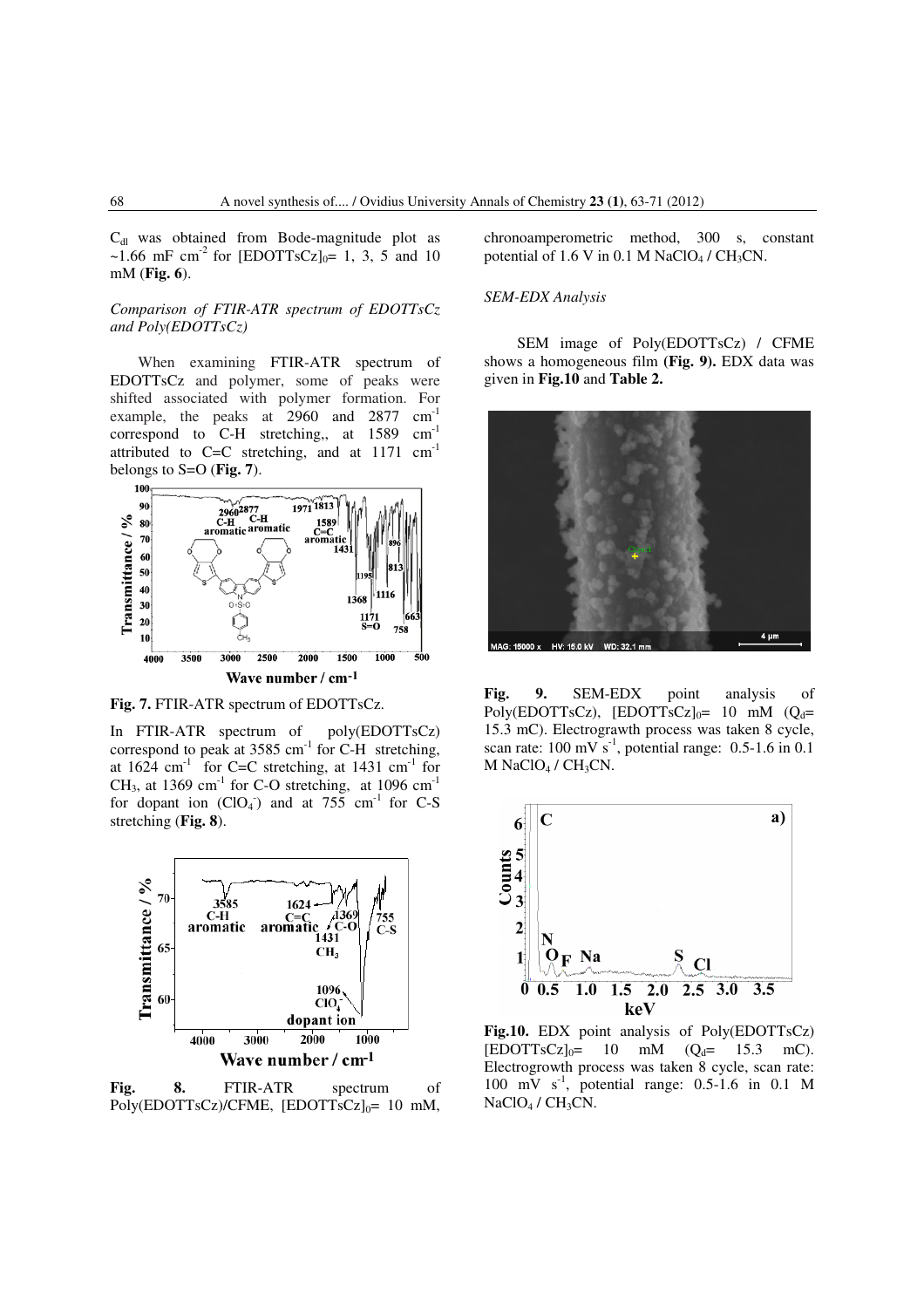| <b>Elements</b> | <b>Point Analysis</b> |  |  |
|-----------------|-----------------------|--|--|
|                 | Weight / %            |  |  |
| Carbon          | 56.80                 |  |  |
| Nitrogen        | 16.44                 |  |  |
| Oxygen          | 16.48                 |  |  |
| Fluorine        | 7.02                  |  |  |
| Sodium          | 2.27                  |  |  |
| Sulphur         | 0.68                  |  |  |
| Chlorine        | 0.31                  |  |  |

**Table 2.** EDX point analysis of Poly(EDOTTsCz)

*AFM Analysis* 



**Fig. 11.** AFM images of poly(EDOTTsCz) coated on CFME with scan size of 5µm x 5µm, scan rate: 1 Hz,  $[EDOTTSCz]_{0} = 10$  mM  $(Q_{d} = 15.3$  mC). Electropolymerization process was taken 8 cycle, scan rate:  $100 \text{ mV s}^{-1}$ , potential range: 0.5-1.6 in 0.1 M NaClO<sub>4</sub> / CH<sub>3</sub>CN.

 AFM images of poly(EDOTTsCz) shows the coating process by observing granules on CFME (**Fig.11**).

## **4. Conclusions**

 Conducting polymers have been used in energy storage devices due to their charge-discharge capability [65, 66]. Doping and de-doping process supplies the possibility of capacitor behavior (pseudocapacitance) for conducting polymers [67]. In this study, a new  $\pi$  conjugated substance was chemically synthesized and characterized by FTIR,  ${}^{1}$ H-NMR, and  ${}^{13}$ C-NMR spectroscopy. EDOTTsCz monomer was electrochemically polymerized on GCE and CFME in  $0.1$  M NaClO<sub>4</sub> / CH<sub>3</sub>CN and NB4BF4/CH3CN, respectively. Modified copolymer was characterized by CV, FTIR-ATR, SEM-EDX, EIS, and AFM, respectively. In future, polymer may also be used as capacitor properties in energy storage devices. High power density and long stability may be supplied by using graphite anode electrode, carbon nanotube, and composite materials [68, 69].

#### **5. Acknowledgments**

The support of the TUBITAK (Scientific and Technological Reseach Council of Turkey) (110T791) is gratefully acknowledged. We also thank to Serhat Tıkız (Afyon Kocatepe University, Technology and Research Center, (TUAM), Afyon, Turkey) and Yakup Bakis (Fatih University, BINATAM, Istanbul, Turkey) for recording SEM-EDX and AFM images, respectively.

#### **6. References**

- E-mail address: mates@nku.edu.tr
- [1]. G.G. Wallace, G.M. Spinks, L.A.P. Kane-Maguire and P.R. Teasdale, *Conductive Electroactive Polymers: Intelligent Materials Systems,* 2<sup>nd</sup> ed., CRC, London, 2003.
- [2]. J.R. Reynolds, A. Kumar, J.L. Reddinger, B. Sankaran, S.A. Saap and G.A. Sotzing, Synthetic Metals, **85**, 1295 (1997).
- [3]. S. Sezgin, M. Ates, E.A. Parlak and A.S. Sarac, Int. J. Electrochem. Sci., **7**, 1093 (2012).
- [4]. M. Ates, N. Uludag and A.S. Sarac, Fibers and Polymers, **12(1)** 8 (2011).
- [5]. K.I. Aly, Journal of Applied Polymer Science, **123**, 3390 (2012)S.Dobrinas, Doctoral thesis, The University of Bucharest, 2002.
- [6]. B.L. Groenendaal, F. Jonas and D. Freitag, Adv Mater, **12**, 481 (2000).
- [7]. RD. Mccullogh, Adv Mater, **10**, 93 (1998).
- [8]. L.G. Groenendaal, P.H. Zotti and S.M. Aubert, Adv Mater, **15**, 855 (2003).
- [9]. X. Wang, R. Yue, B. Lu, Z. Wei and J. Xu, J. Mater Sci, **45**, 1963 (2010).
- [10]. P.M. Beaujuge, S. Ellinger and J.R. Reynolds, Nat. Mater., **7**, 795 (2008).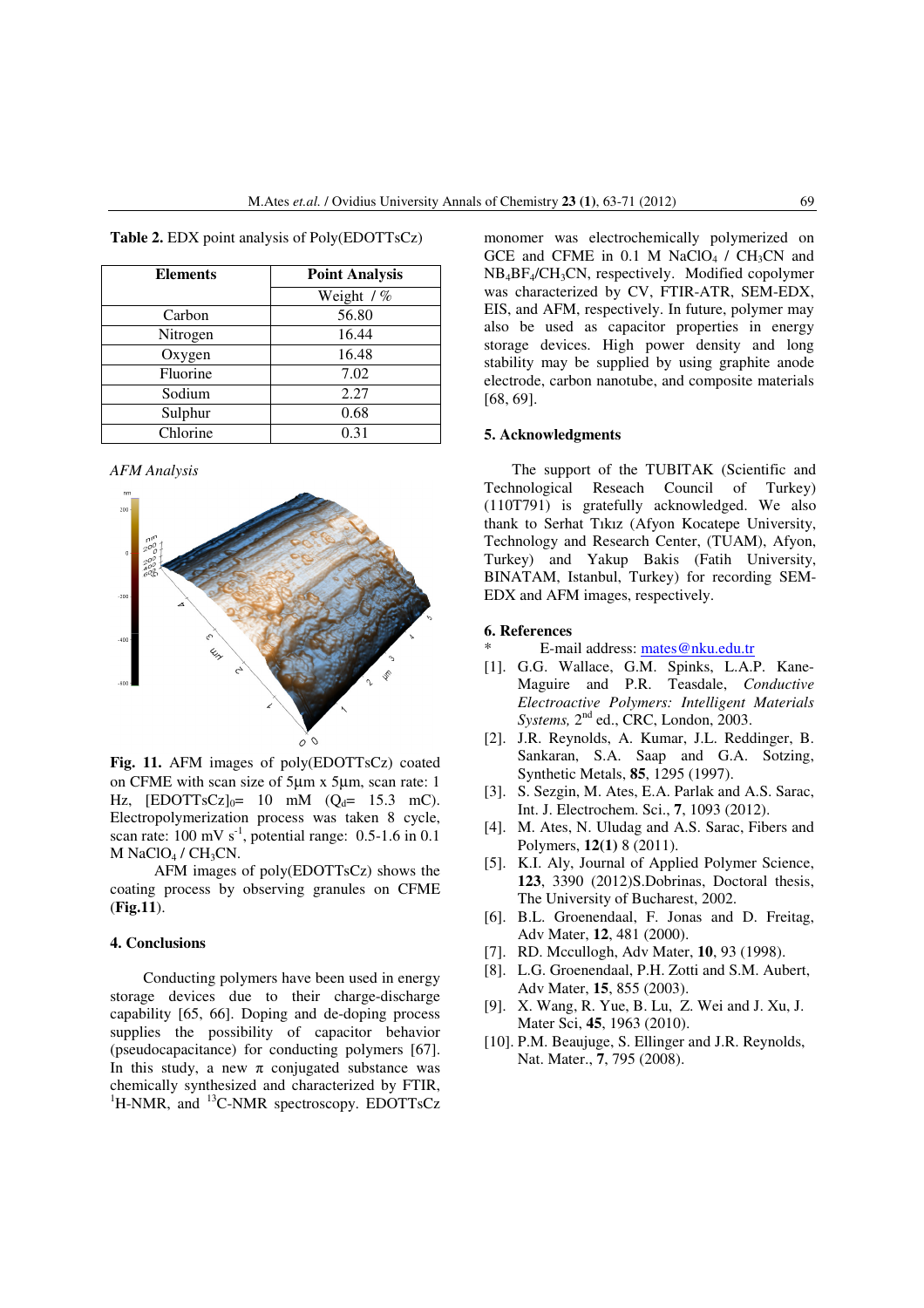- [11]. C.H. Chang, K.L. Wang, J.C. Jiang, D.J. Liawa, K.R. Lee, J.Y Lai and K.H. Lai, Polymer, **51**, 4493 (2010).
- [12]. S.H. Cheng, S.H. Hsiao, T.H. Su and G.S. Liou, Polymer, **46**, 5939 (2005).
- [13]. H. Goto, Journal of Polymer Science Part A: Polymer Chemistry, **50**, 622 (2012).
- [14]. M. Deng, X. Yang, M. Silke, W. Qiu, M. Xu and G. Borghs, H. Chen, **158**, 176 (2011).
- [15]. J. Li, H. Xie, Y. Li, J. Liu and Z. Li, Journal of Power Sources, **196**, 10775 (2011).
- [16]. B. Senthilkumar, P. Thenamirtham and R.K. Selvan, Applied Surface Science, **257**, 9063  $(2011).$
- [17]. M. Łapkowski, P. Data, A.N. Oleksy, J. Sołoducho, S. Roszak, Materials Chemistry and Physics, **131**, 757 (2012).
- [18]. M.J. Antony and M. Jayakannan, Journal of Physical Chemistry B, **114**, 1314 (2010).
- [19]. S.V. Kasisomayajula, X. Qi, C. Vetter, K. Croes, D. Pavlacky and V.J. Gelling, Journal of Coatings Technology and Research, **7**, 145 (2010).
- [20]. I. Cesarino, F. C. Moraes and S.A.S. Machado, Electroanalysis, **23**, 2586 (2011).
- [21]. S.K. Swathi, K. Ranjith, P. Kumar and P.C. Ramamurthy, Solar Energy Materials & Solar Cells, **96**, 101 (2012).
- [22]. M. Jin, G. Han, Y. Chang, H. Zhao and H. Zhang, Electrochimica Acta, **56**, 9838 (2011).
- [23]. J.B. Spires, H. Peng, D. Williams and J.T. Sejdic, Electrochimica Acta, **58**, 134 (2011).
- [24]. Y. Pang, X. Li, H. Ding, G. Shi and L. Jin, Electrochim. Acta, **52**, 6172 (2007).
- [25]. J. Hou, L. Huo, C. He, C. Yang and Y. Li, Macromolecules, **39**, 594 (2006).
- [26]. F. Liesa, C. Ocampo, C. Alemán, E. Armelin and R. Oliver, J. Appl. Polym. Sci., **102**, 1592 (2006).
- [27]. M.R.A. Alves, H.D.R. Calado, C.L. Donnici and T. Matencio, Synthetic Metals, **160**, 22 (2010).
- [28]. L. Miozzo, N. Battaglini, D. Braga, L.Kergoat, C. Suspene and A. Yassar, Journal of Polymer Science Part A: Polymer Chemistry, **50**, 534 (2012).
- [29]. M. Dietrich, J. Heinze, G. Heywang and F. Jonas, J. Electroanal Chem, **369**, 87, (1994).
- [30]. J.H. Chen, C.A. Dai and W.Y. Chiu, Journal of Polymer Science: Part A: Polymer Chemistry, **46**, 1662 (2008).
- [31]. E. Cloutet, P. Yammine, D. Ades and A. Siove, Synth Met., **102**, 1302 (1999).
- [32]. R. Dale, R. Meyer, N. Jubran, Z. Tokarski, R. Moudry and K. Law, J. Electroanal. Chem., **567**, 19 (2004).
- [33]. J.F. Morin, M. Leclerc, D. Ades and A. siov, Macromol. Rapid Commun., **26**, 761 (2005).
- [34]. H.C. Lin, C.M. Tsai, J.T. Lin and K.R.J. Thomas, Synth. Met., **156**, 1155 (2006).
- [35]. R. Yue, S. Chen, C. Liu, B. Lu, J. Xu, J. Wang and G. Liu, J. Solid State Electrochem., **16**, 117 (2012).
- [36]. J. Wang, B. Lu, C. Liu, J. Xu and M. Pei, J. Mater Sci., **45**, 5769 (2010).
- [37]. J. Wang, B. Lu, C. Liu, J. Xu and M. Pei, J. Mater Sci., **45**, 5769 (2010).
- [38]. E. Clouter, C. Olivero, D. Ades, C. Castex and A. Siove, Polymer, **43**, 3489 (2002).
- [39]. M. Lapkowski, J. Zak, K. Karon, B. Marciniec and W. Prukala, Electrochimica Acta, **56**, 4105 (2011).
- [40]. V. Raj, D. Madheswari, and M.M. Ali, Journal of Applied Polymer Science, **119**, 2824 (2011).
- [41]. J. Xu, G. Nie, S. Zhang, X. Han, J. Hou and S. Pu, J. Mater. Sci., **40**, 2867 (2005).
- [42]. G. Beggiato, G. Casalbore-Miceli, A. Geri, A. Berlin and G. Pagani, Synth. Met.. **82**, 11 (1996).
- [43]. A.F. Morgera, C.D. Casa, P.C. Bizzarri, M. Lanzi and A. Missiroli, Macromolecules, **38**, 3170 (2005).
- [44]. Q. Hao, X. Xie, W. Lei, M. Xia, F. Wang, and X. Wang, J. Phys. Chem. C, **114**, 9608 (2010).
- [45]. A. Bard and, R. Faulkner,. *Electrochemical methods: Fundamentals and applications*, ed. John Wiley & Sons Inc., New York, 2001.
- [46]. E. Barsoukov and J.R. Macdonald, *Impedance spectroscopy: Theory, experiment, and*  applications, 2<sup>nd</sup> ed.. John Wiley & Sons Inc., New York, 2001.
- [47]. R.H. Labrador, R. Masot, M. Alcañiz, D. Baigts, J. Soto, R. Martínez-Mañez, E. García-Breijo, L. Gil and J.M. Barat, Food Chemistry, **122**, 864 (2010).
- [48]. Y. Hou, S. Helali, A. Zhang, N. Jaffrezic-Renault, C. Martelet, J. Minic, T. Gorojankina,